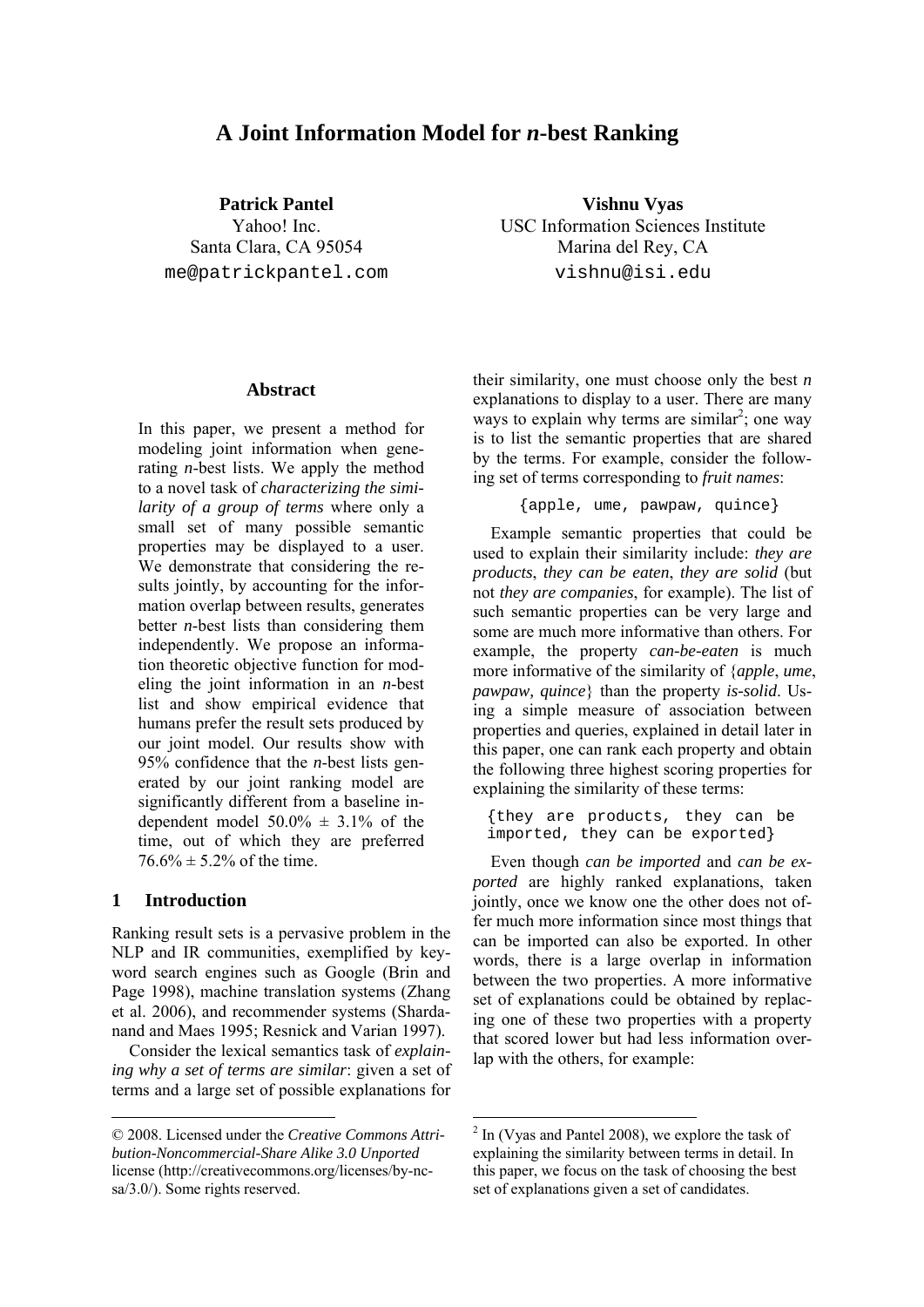{they are products, they can be imported, they can be eaten}

Even though, taken alone, the property *can be eaten* may not be as informative as *can be exported*, it does indeed add more information to the explanation set when considered jointly with the other explanations.

In this paper, we propose an information theoretic objective function for modeling the joint information in an *n*-best list. Derived using conditional self-information, we measure the amount of information that each property contributes to a query. Intuitively, when adding a new property to a result set, we should prefer a property that contributes the maximum amount of information to the existing set. In our experiments, we show empirical evidence that humans prefer our joint model's result sets on the task of explaining why a set of terms are similar.

The remainder of this paper is organized as follows. In the next section, we review related literature and position our contribution within that landscape. Section 3 presents the task of explaining the similarity of a set of terms and describes a method for generating candidate explanations from which we will apply our ranking model. In Section 4, we formally define our ranking task and present our Joint Information Ranking model. Experimental results are presented in Section 5 and finally, we conclude with a discussion and future work.

# **2 Related Work**

There are a vast number of applications of ranking and its importance to the commercial success at companies such as Google and Yahoo have fueled a great deal of research in recent years. In this paper, we investigate one particular aspect of ranking, the importance of considering the results in an *n*-best list jointly because of the information overlap issues described in the introduction, and one particular application, namely explaining why a set of terms are similar.

Considering results jointly is not a new idea and is very similar to the concept of diversitybased ranking introduced in the IR community by Carbonell and Goldstein (1998). In short, selecting an *n*-best list is a balancing act between maximizing the relevance of the list and the information novelty of its results. One commonly used approach is to define a measure of novelty/semantic similarity between documents and to apply heuristics to reduce the relevance score of a result item (a hit) by a function of the similarity of this item to other results in the list (Carbonell and Goldstein 1998; Zhu et al. 2007). Another common approach is to cluster result documents according to their semantic similarity and present clusters to users instead of individual documents (Hearst and Pedersen 1996; Leuski 2001; Liu and Croft 2004). In this paper, we argue that the balance between relevance and novelty can be captured by a formal model that maximizes the joint information content of a result set. Instead of ranking documents in an IR setting, we focus in this paper on a new task of selecting the best semantic properties that describe the similarity of a set of query terms.

By no means an exhaustive list, the most commonly cited ranking and scoring algorithms are HITS (Kleinberg 1998) and PageRank (Page et al. 1998), which rank hyperlinked documents using the concepts of hubs and authorities. The most well-known keyword scoring methods within the IR community are the *tf-idf* (Salton and McGill 1983) and pointwise mutual information (Church and Hanks 1989) measures, which put more importance on matching keywords that occur frequently in a document relative to the total number of documents that contain the keyword (by normalizing term frequencies with inverse document frequencies). Various methods including *tf-idf* have been comparatively evaluated by Salton and Buckley (1987). Creating *n*best lists using the above algorithms produce result sets where each result is considered independently. In this paper, we investigate the utility of considering the result sets jointly and compare our joint method to a pointwise mutual information model.

Within the NLP community, *n*-best list ranking has been looked at carefully in parsing, extractive summarization (Barzilay et al. 1999; Hovy and Lin 1998), and machine translation (Zhang et al. 2006), to name a few. The problem of learning to rank a set of objects by combining a given collection of ranking functions using boosting techniques is investigated in (Freund et al. 2003). This rank boosting technique has been used in re-ranking parsers (Collins and Koo 2000; Charniak and Johnson 2005). Such reranking approaches usually improve the likelihood of candidate results using extraneous features and, for example in parsing, the properties of the trees. In this paper, we focus on a difference task: the lexical semantics task of selecting the best semantic properties that help explain why a set of query terms are similar. Unlike in parsing and machine translation, we are not ulti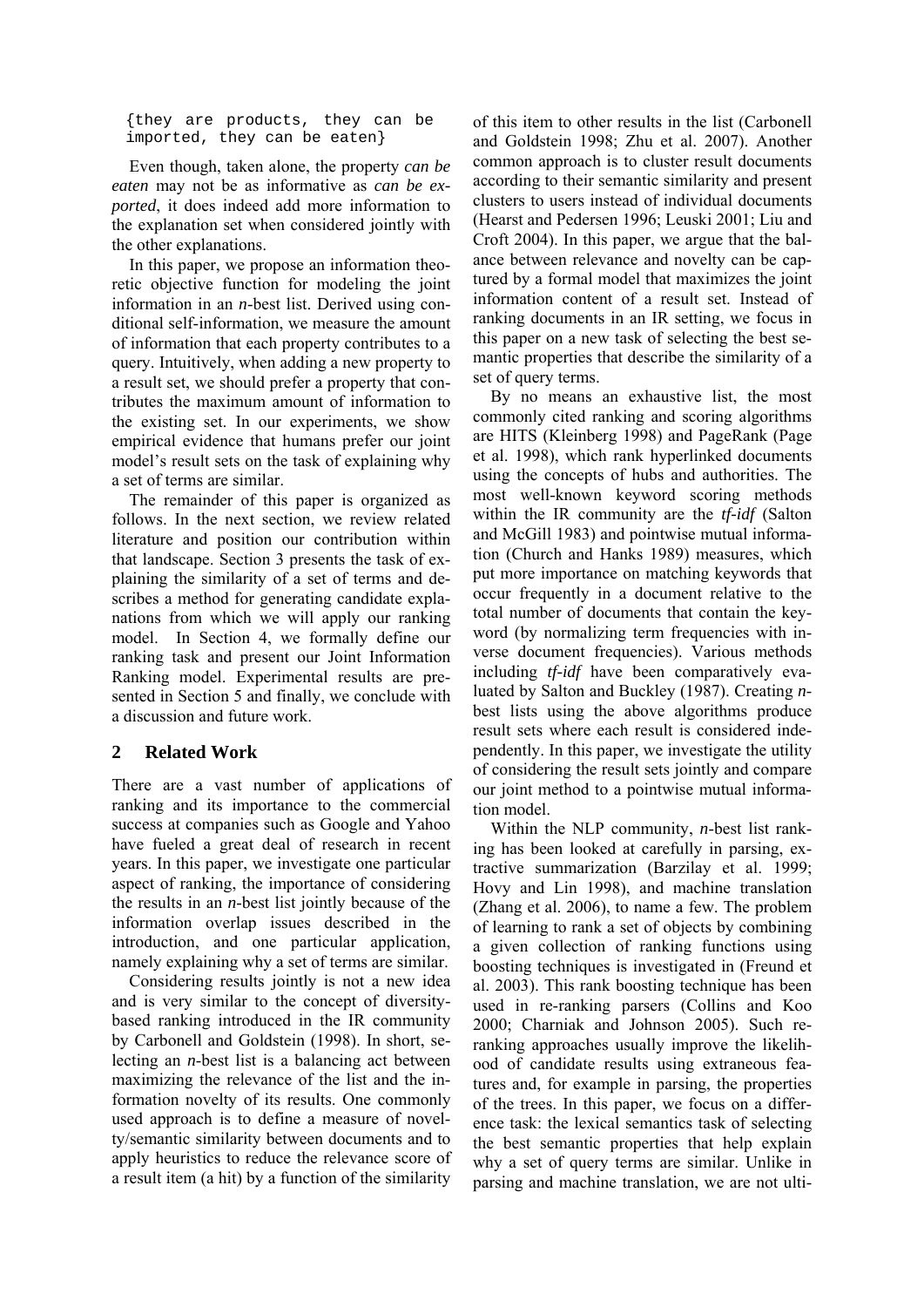mately looking for the best single result, but instead the *n*-best.

Looking at commercial applications, there are many examples showcasing the importance of ranking, for example Internet search engines like Google and Yahoo (Brin and Page 1998). Another application is online recommendation systems where suggestions must be ranked before being presented to a user (Shardanand and Maes 1995). Also, in online social networks such as Facebook and LinkedIn, new connections or communities are suggested to users by leveraging their social connections (Spretus, et al. 2005).

# **3 Explaining Similarity**

Several applications, such as IR engines, return the *n*-best ranked results to a query. Although we expect our joint information model, presented in Section 4.2, to generalize to many ranking tasks, our focus in this paper is on the task of choosing the *n*-best explanations that describe the similarity of a set of terms. That is, given a set of terms, one must choose the best set of characterizations of why the terms are similar, chosen from a large set of possible explanations.

Analyzing the different ways in which one can explain/characterize the similarity between terms is beyond the scope of this paper<sup>3</sup>. The types of explanations that we consider in this paper are semantic properties that are shared by the terms. For example, consider the query terms {*apple*, *ume*, *pawpaw, quince*} presented in Section 1. An example set of properties that explains the similarity of these words might include {*they are products*, *they can be imported*, *they can be exported, they are tasty*, *they grow*}.

The range of possible semantic properties is large. For the above example, we may have offered many other properties like {*they are entities*, *they can be eaten*, *they have skin*, *they are words*, *they can be roasted*, *they can be shipped*, etc.} Choosing a high quality concise set of properties is the goal of this paper.

Our hypothesis is that considering items in a result set jointly for ranking produces better result sets than considering them independently. An important question then is: what is a utility function for measuring a *better* result? We propose that a result set is considered better than another if a person could more easily reconstruct the original query from it. Or, in other words, a result set is considered better than another if it

reduces more the uncertainty of what the original query was. Here, reducing the uncertainty means making it easier for a human to understand the original question (i.e., a good explanation should clarify the query).

Formally, we define our ranking task as:

**Task Definition**: Given a query  $Q = \{q_1, q_2\}$  $q_m$ } and a set of candidate properties  $R = \{r_1, r_2, \ldots, r_n\}$  $r_2$ ,  $r_k$ , where *q* is a term and *r* is a property, find the set of properties  $R' = \{r_1, r_2, ..., r_n\}$  that most reduces the uncertainty of  $Q$ , where  $n \ll k$ .

Recall from Section 1 the example *Q* = {*apple*, *ume*, *pawpaw, quince*}. The set of properties:

{they are products, they can be imported, they can be eaten}

is preferred over the set

{they are products, they can be imported, they can be exported}

since it reduces more the uncertainty of what the original query is. That is, if we hid the query {*apple*, *ume*, *pawpaw, quince*} from a person, the first set of properties would help more that person guess the query elements than the second properties.

In Section 4, we describe two models for measuring this uncertainty reduction and in Section 5.1, we describe an evaluation methodology for quantifying this reduction in uncertainty using human judgments.

# **3.1 Source of Properties**

What is the source of the semantic properties to be used as explanations? Following Lin (1998), we use syntactic dependencies between words to model their semantic properties. The assumption here is that some grammatical relations, such as *subject* and *object* can often yield semantic properties of terms. For example, given enough corpus occurrences of a phrase like "*students eat many apples*", then we can infer the properties *can-be-eaten* for *apples* and *can-eat* for *students*. Unfortunately, many grammatical relations do not specify semantic properties, such as most *conjunction* relations for example. In this paper, we use a combination of corpus statistics and manual filters of grammatical relations (such as omitting conjunction relations) to uncover candidate semantic properties, as described in the next section. With this method, we unfortunately uncover some non-semantic properties and fail to uncover some correct semantic properties.

<sup>&</sup>lt;sup>3</sup> This topic is the focus of (Vyas and Pantel 2008).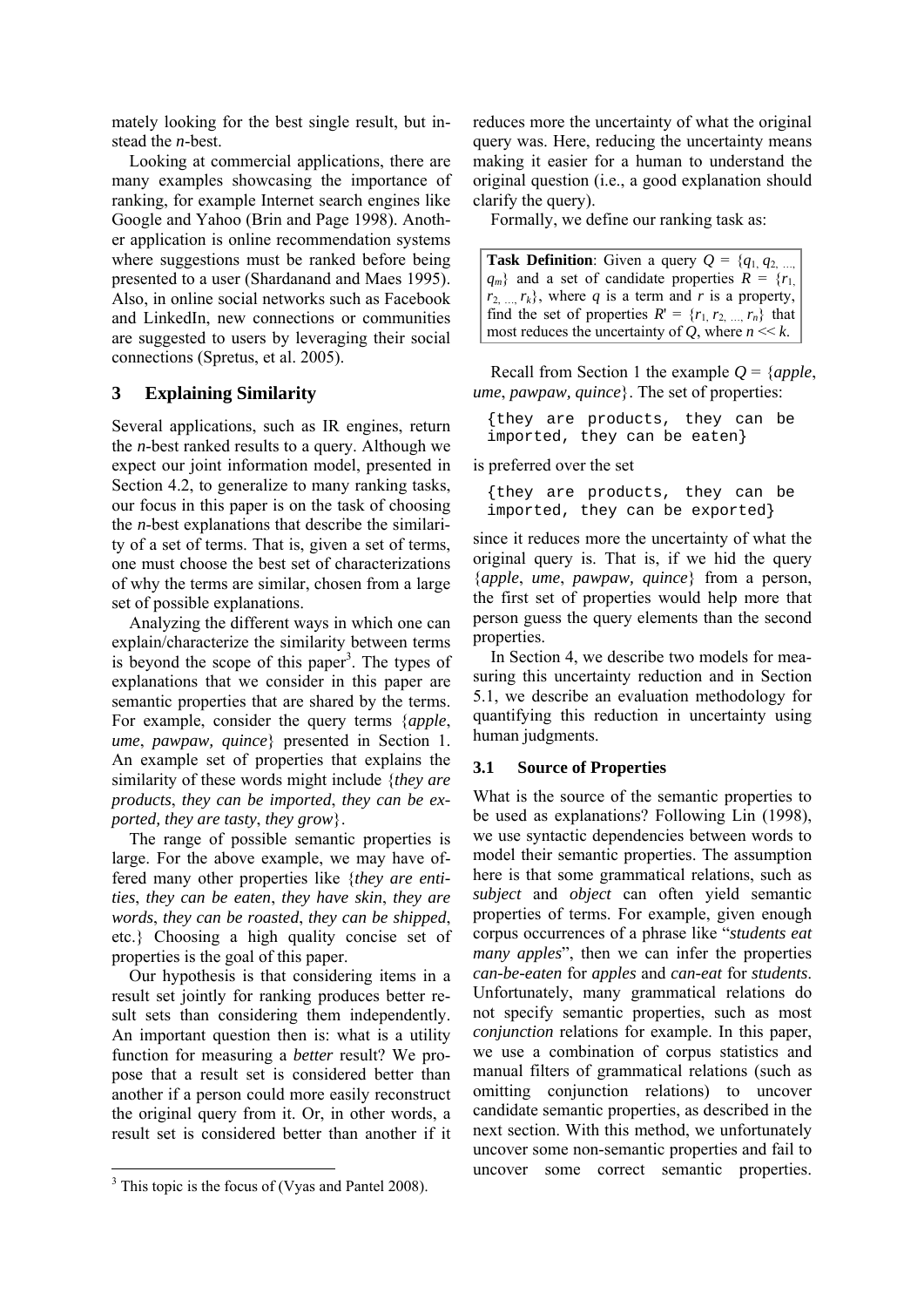Improving the candidate lists of semantic properties is grounds for further investigation.

## **3.2 Extracting Properties**

Given a set of similar terms, we look at the overlapping syntactic dependencies between the words in the set to form candidate semantic properties. Example properties extracted by our system (described below) for a random sample of two instances from a cluster of food, {*apple,*   $beef\}$ , include<sup>4</sup>:

shredded, sliced, lean, sour, delicious, cooked, import, export, eat, cook, dice, taste, market, consume, slice, ...

We obtain candidate properties by parsing a large textual corpus with the Minipar parser (Lin  $1993)$ <sup>5</sup>. For each word in the corpus, we extract all of its dependency links, forming a feature vector of syntactic dependencies. For example, below is a sample of the feature vector for the word *apple*:

```
adj-mod:gala, adj-mod:shredded, 
object-of:caramelize, object-of:eat, 
object-of:import, ...
```
Intersecting *apple*'s feature vector with *beef*'s, we are left with the following candidate properties:

adj-mod:shredded, object-of:eat, object-of:import, ...

In this paper, we omit the relation name of the syntactic dependencies, and instead write:

```
 shredded, eat, import, ...
```
This list of syntactic dependencies forms the candidate properties for our ranking task defined in Section 3.

In Section 4, we use corpus statistics over these syntactic dependencies to find the most informative properties that explain the similarity of a set of terms. Some syntactic dependencies are not reliably descriptive of the similarity of words such as conjunctions and determiners. We omit these dependency links from our model.

# **4 Ranking Models**

In this section, we present our ranking models for choosing the *n*-best results to a query according to our task definition from Section 3. The models

are expected to generalize to many ranking tasks, however in this paper we focus solely on the problem of choosing the best semantic properties that describe the similarity of a set of terms.

In the next section, we outline our baseline independent model, which is based on a commonly used ranking metric in lexical semantics for selecting the most informative properties of a term. Then in Section 4.2, we propose our new model for considering the properties jointly.

## **4.1 EIIR: Expected Independent Information Ranking Model (Baseline Model)**

Recall the task definition from Section 3. Finding a property *r* that most reduces the uncertainty in a query set *Q* can be modeled by measuring the strength of association between *r* and *Q*. Following Pantel and Lin (2002), we use pointwise mutual information (*pmi*) to measure the association strength between two events *q* and  $r$ , where  $q$  is a term in  $Q$  and  $r$  is syntactic dependency, as follows (Church and Hanks 1989):

$$
pmi(q,r) = \log \frac{\frac{c(q,r)}{N}}{\frac{\sum\limits_{w \in W} c(w,r)}{N} \times \frac{\sum\limits_{f \in F} c(q,f)}{N}} \qquad (4.1)
$$

where  $c(q,r)$  is the frequency of *r* in the feature vector of *q* (as defined in Section 3.2), *W* is the set of all words in our corpus, *F* is the set of all syntactic dependencies in our corpus, and  $N = \sum_{w \in W} \sum_{f \in F} c(w, f)$  is the total frequency count of

all features of all words.

We estimate the association strength between a property *r* and a set of terms *Q* by taking the expected *pmi* between *r* and each term in *Q* as:

$$
pmi(Q,r) = \sum_{q \in Q} P(q) pmi(q,r) \qquad (4.2)
$$

where  $P(q)$  is the probability of *q* in the corpus.

Finally, the EIIR model chooses an *n*-best list by selecting the *n* properties from *R* that have highest  $pmi(O, r)$ .

## **4.2 JIR: Joint Information Ranking Model**

The hypothesis of this paper is that considering items in an *n*-best result set jointly for ranking produces better result sets than considering them independently, an example of which is shown in Section 1.

Recall our task definition from Section 3: to select an *n*-best list *R*' from *R* such that it most reduces the uncertainty of *Q*. Recall that for explaining the similarity of terms, *Q* is the set of

<sup>&</sup>lt;sup>4</sup> We omit the syntactic relations for readability.

<sup>5</sup> Section 5.1 describes the specific corpus and method that was used to obtain our reported results.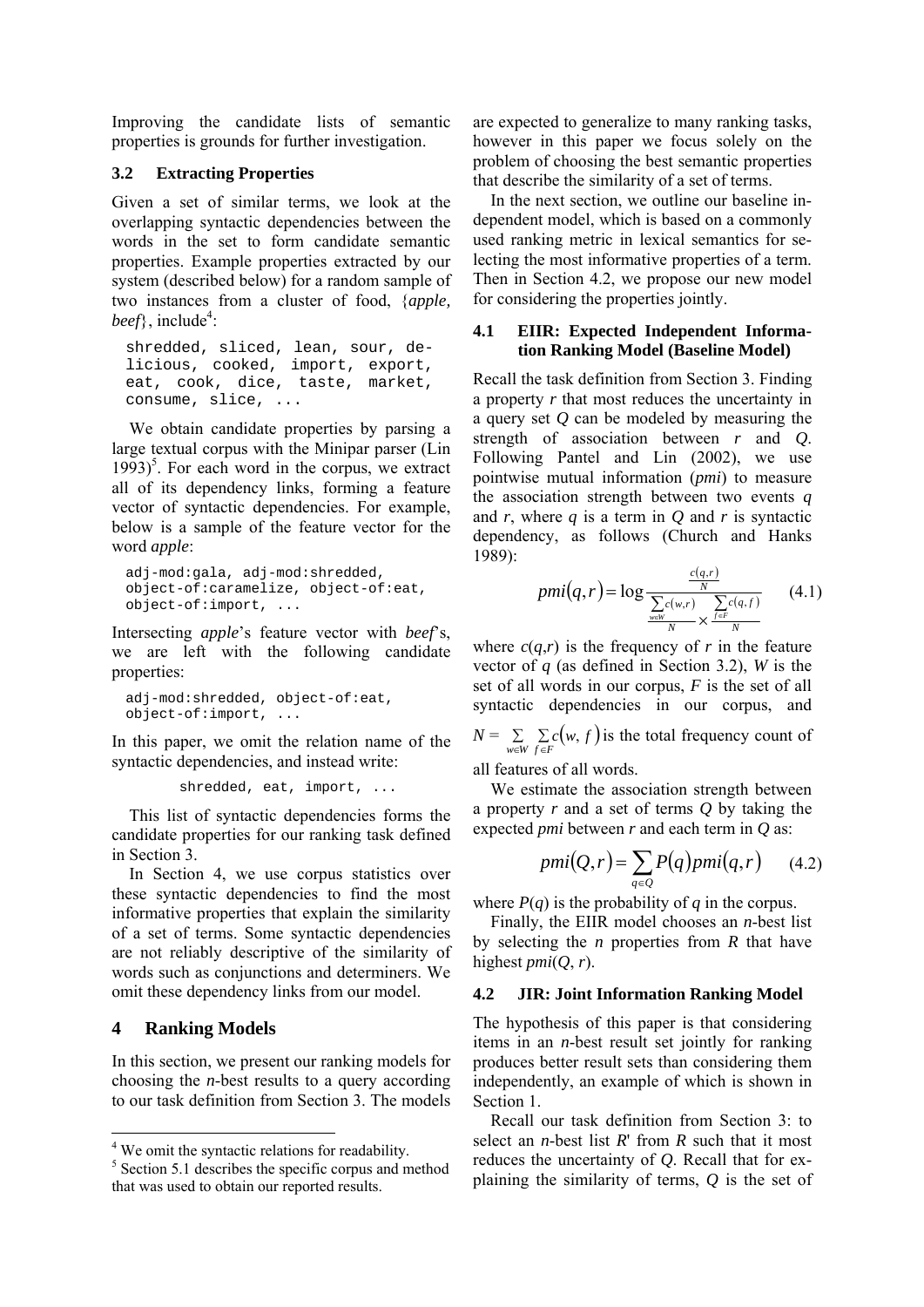query words to be explained and *R* is the set of all properties shared by words in *Q*. The above task of finding *R*' can be captured by the following objective function:

$$
R' = \underset{R' \subset R}{\arg \min} I\big(Q \,|\, R'\big) \tag{4.3}
$$

where  $I(Q|R')$  is the amount of information in *Q* given  $R$ <sup>':6</sup>

$$
I(Q|R') = \sum_{q \in Q} P(q) \times I(q|R')
$$
 (4.4)

where  $P(q)$  is the probability of term  $q$  in our corpus (defined in the Section 4.1) and  $I(q|R')$  is the amount of information in  $q$  given  $R'$ , which is defined as the conditional self-information between *q* and *R*' (Merhav and Feder 1998):

$$
I(q | R') = I(q | r_1, r_2, ..., r_n)
$$
  
= -log P(q | r\_1, r\_2, ..., r\_n) (4.5)  
= -log \frac{c(q, R')}{c(\*, R')}

where  $c(q, R')$  is the frequency of all properties in *R*' occurring with word *q* and \* represents all possible terms in the corpus<sup>7</sup>. We have:

$$
c(q, R') = \sum_{r \in R'} c(q, r) \text{ and } c(*, R') = \sum_{r \in R'} \sum_{q \in Q'} c(q, r)
$$

where  $c(q,r)$  is defined as in Section 4.1 and  $Q'$  is the set of all words that have all the properties in *R*'. Computing  $c(*,R')$  efficiently can be done using a reverse index from properties to terms.

The *Joint Information Ranking* model (JIR) is the objective function in Eq. 4.3. We find a suboptimal solution to Eq. 4.3 using a greedy algorithm by starting with an empty set *R*' and iteratively adding one property *r* at a time into *R*' such that:

$$
r = \underset{r \in R - R'}{\arg \min} \sum_{q \in Q} P(q) \times I(q \, | \, R' \cup r) \qquad (4.6)
$$

The intuition behind this algorithm is as follows: when choosing a property *r* to add to a partial result set, we should choose the *r* that contributes the maximum amount of information to the existing set (where all properties are considered jointly).

A brute force optimal solution to Eq. 4.3 involves computing  $I(Q|R')$  for all subsets  $R'$  of size *n* of *R*. In future work, we will investigate heuristic search algorithms for finding better solutions to Eq. 4.3, but our experimental results discussed in Section 5 show that our greedy solution to Eq. 4.3 already yields significantly better *n*-best lists than the baseline EIIR model.

## **5 Experimental Results**

In this section, we show empirical evidence that considering items in an *n*-best result set jointly for ranking produces better result sets than considering them independently. We validate this claim by testing whether or not human judges prefer the set of explanations generated by our joint model (JIR) over the independent model (EIIR).

## **5.1 Experimental Setup**

We trained the probabilities described in Section 4 using corpus statistics extracted from the TREC-9 and TREC-2002 Aquaint collections consisting of approximately 600 million words. We used the Minipar parser (Lin 1993) to analyze each sentence and we collected the frequency counts of the grammatical contexts output by Minipar and used them to compute the probability and pointwise mutual information values from Sections 4.1 and 4.2. Given any set of words *Q* from the corpus, our joint and independent models generate a ranked list of *n*-best explanations (i.e., properties) for the similarity of the words.

Recall the example set  $Q = \{apple, beef\}$  from Section 3.2. Following Section 3.2, all grammatical contexts output by Minipar that both words share form a candidate explanation set *R* for their similarity. For {*apple*, *beef*}, our systems found 312 candidate explanations. Applying the independent ranking model, EIIR, we obtain the following top-5 best explanations, *R*':

product, import of, export, ban on, industry

Using the joint model, JIR, we obtain:

export, product, eat, ban on, from menu

#### **5.2 Comparing Ranking Models**

In order to obtain a representative set of similar terms as queries to our systems, we randomly chose 100 concepts from the CBC collection (Pantel and Lin 2002) consisting of 1628 clusters of nouns. For each of these concepts, we randomly chose a set of cluster instances (nouns),

 $6$  Note that finding the set  $R'$  that minimizes the amount of information in *Q* given *R*' equates to finding the  $R'$  that reduces most the uncertainty in  $Q$ .

 $\sqrt[7]{\text{Note that each property in } R' \text{ is shared by } q \text{ because}}$ of the way the candidate properties in *R* were constructed (see Section 3.2).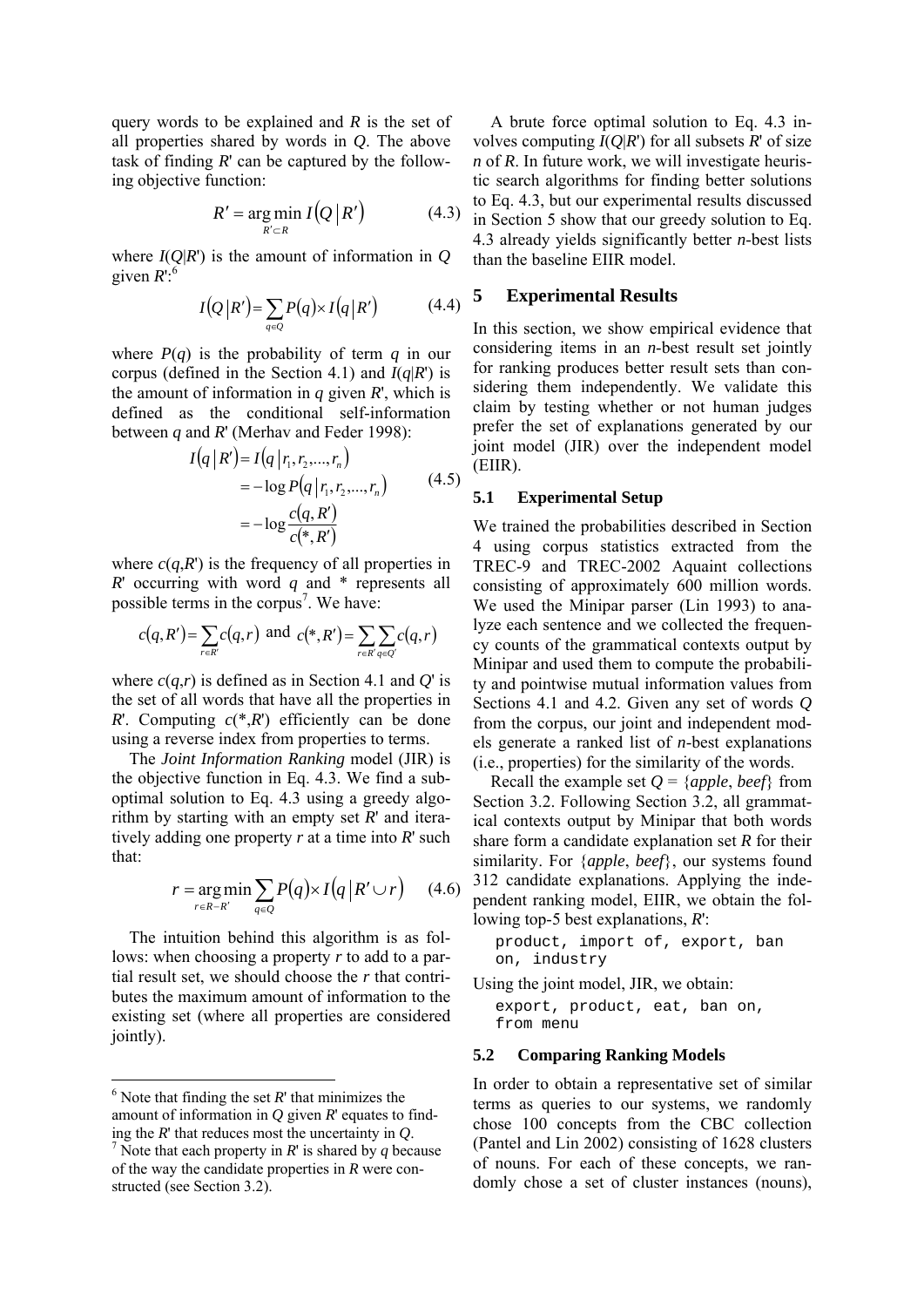**Table 1.** Confusion matrix between the two judges on the annotation task over all explanation set sizes  $(n = 1 ... 5)$ .

|              | JIR | <b>EIIR</b> | <i>EQUAL</i> |
|--------------|-----|-------------|--------------|
| JIR          | 153 |             | 48           |
| <b>EIIR</b>  | 11  | 33          | 19           |
| <b>EQUAL</b> | 29  |             | 198          |

where the size of each set was randomly chosen to consist of two or three noun (chosen to reduce the runtime of our algorithm). For example, three of our randomly sampled concepts were *Music*, *Flowers*, and *Alcohol* and below are the random instances selected from these concepts:

- {*concerto*, *quartet*, *Fifth Symphony*}
- {*daffodil*, *lily*}
- {*gin*, *alcohol*, *rum*}

Each of these three samples forms a query. Applying both our *EIIR* and *JIR* models, we generated the top-5 explanations for each of the 100 samples. For example, below are the explanations returned for {*daffodil*, *lily*}:

- **EIIR**: *bulb*, *bouquet of*, *yellow*, *pink*, *hybrid*
- **JIR**: *flowering*, *bulb*, *bouquet of*, *hybrid*, *yellow*

Two judges then independently annotated 500 test cases using the following scheme. For each of the 100 samples, a judge is presented with the sample along with the top-1 explanation of both systems, randomly ordered for each sample such that the judge can never know which system generated which explanation. The judge then must make one of the following three choices:

- **Explanation 1**: The judge prefers the first explanation to the second.
- **Explanation 2**: The judge prefers the second explanation to the first.
- **Equal**: The judge cannot determine that one explanation is better than the other.

The judge is then presented with the top-2 explanations from each system, then the top-3, top-4, and finally the top-5 explanations, making the above annotation decision each time. Once the judge has seen the top-5 explanations for the sample, the judge moves on to the next sample and repeats this process until all 100 samples are annotated. Allowing the judges to see the top-1, top-2, up to top-5 explanations allows us to later

Table 2. Inter-annotator agreement statistics over varying explanation set sizes *n*.

| n | AGREEMENT (%) | KAPPA(K) |
|---|---------------|----------|
|   | 75.0          | 0.47     |
| 2 | 70.0          | 0.50     |
| 3 | 77.0          | 0.62     |
|   | 78.0          | 0.63     |
|   | 84.0          | 0.73     |

inspect how our ranking algorithms perform on different sizes of explanation sets.

The above annotation task was performed independently by two judges and the resulting agreement between the judges, using the Kappa statistic (Siegel and Castellan Jr. 1988), was  $\kappa$  = 0.60. Table 1 lists the full confusion matrix on the annotation task. On just the annotations of the top-5 explanations, the agreement was  $\kappa = 0.73$ . Table 2 lists the Kappas for the different sizes of explanation sets. It is more difficult for judges to determine the quality of smaller explanation sets.

For the above top-5 explanations for the query {*daffodil*, *lily*}, both judges preferred the JIR properties since *flowering* was deemed more informative than *pink* given that we also know the property *yellow*.

#### **5.2.1 Evaluation Results**

Table 3 shows sample *n*-best lists generated by our system and Table 4 presents the results of the experiment described in the previous section. Table 4 lists the preferences of the judges for the *n*-best lists generated by the independent and joint models, in terms of the percentage of samples preferred by each judge on each model. We report our results on both all 500 annotations and on the 100 annotations for the explanation sets of size  $n = 5$ . Instead of using an adjudicator for resolving the two judges' disagreements, we weighted each judge's decision by 0.5. We used bootstrap resampling to obtain the 95% confidence intervals.

The judges significantly preferred the joint model over the independent model. Looking at all annotated explanation sets (varying *n* from 1 to 5), the *n*-best lists from *JIR* were preferred 39.7% of the time. On the  $50.0\% \pm 3.1\%$  test cases where one list was preferred over another, the JIR lists were preferred overall  $76.6\% \pm 5.2\%$ of the time, with 95% confidence. Caution should be taken when interpreting the results for  $n < 3$  since the annotator agreement for these was very low. However, as shown in Figure 1, human preference for the *JIR* model was higher at  $n \geq 3$ .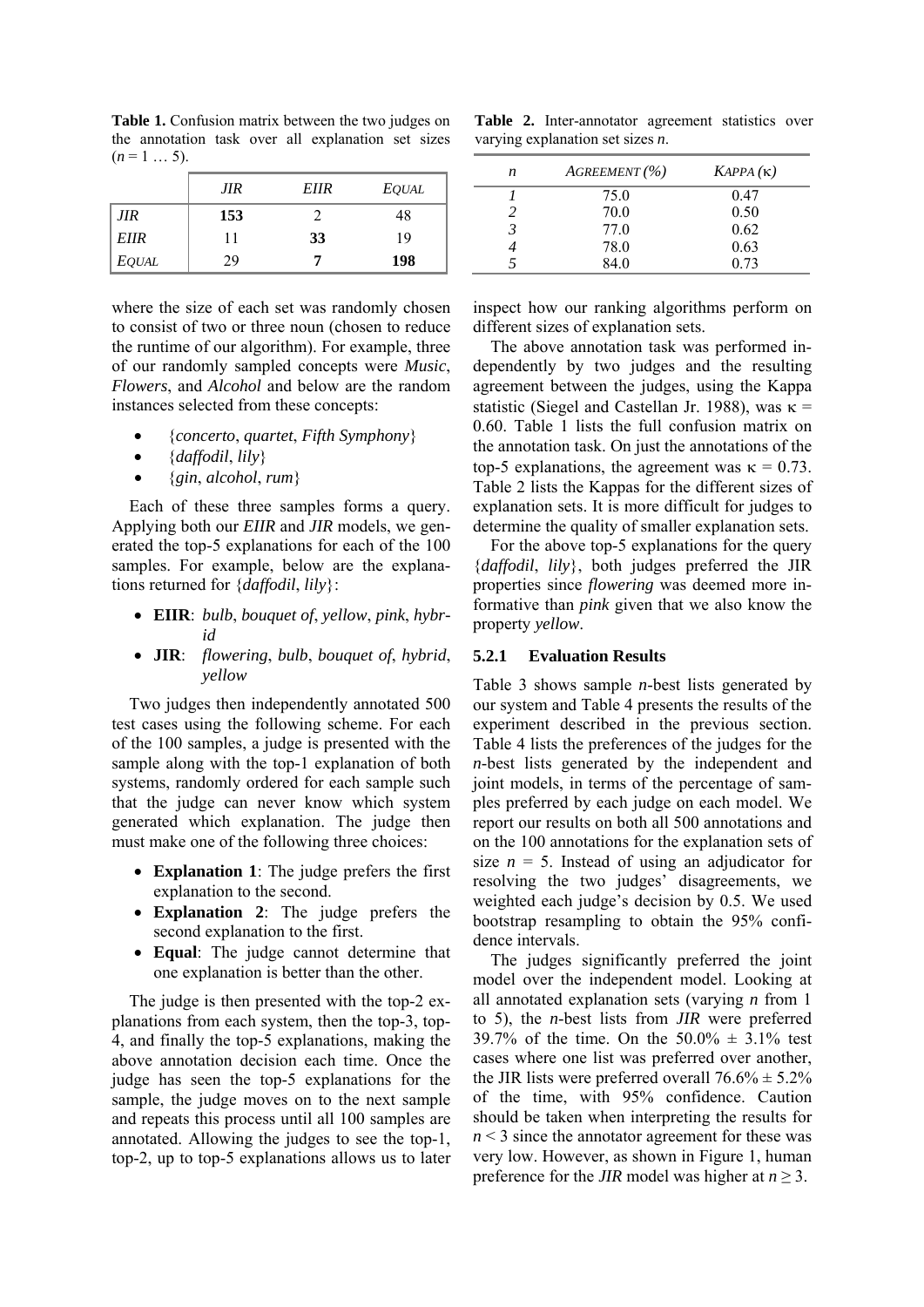| Query(O)                            | JIR n-best $(R')$                                                      | EIIR $n$ -best $(R')$                                        |
|-------------------------------------|------------------------------------------------------------------------|--------------------------------------------------------------|
| {gin, alcohol, rum}                 | drink, spike with, sell, use, consume                                  | sell, drink, use, consume, buy                               |
| {Temple University, Michigan State} | political science at, professor at,<br>director at, student at, attend | professor at, professor, director at,<br>student at, student |
| {concerto, quartet, Fifth Symphony} | Beethoven, his, play, write, performance                               | his, play, write, performance, perform                       |
| {ranch house, $loft$ }              | offer, brick, sprawling, rambling,<br>turn-of-the-century              | his, live, her, buy, small                                   |
| $\{dysentery, tuberculosis\}$       | morbidity, die of, case, patient, suffer from                          | die of, case, patient, case of, have                         |

**Table 3.** Five example *n*-best lists, drawn from our random sample described in Section 5.1, using the joint *JIR* model and the independent *EIIR* model (for *n*=5).

**Table 4.** Percentage of test cases where the judges preferred *JIR* vs. *EIIR* vs. they had no preference, computed over all explanation set sizes  $(n = 1 ... 5)$ vs. only the explanation sets of size  $n = 5$ .

| <b>SYSTEM</b> | ALL $(95\%$ CONF <sup>†</sup> ) | $N=5 (95\%$ CONF <sup>†</sup> ) |
|---------------|---------------------------------|---------------------------------|
| JIR           | $39.7\% \pm 3.0\%$              | $43.7\% \pm 6.9\%$              |
| <b>EIIR</b>   | $10.4\% \pm 1.3\%$              | $10.1\% \pm 4.2\%$              |
| Equal         | $50.0\% \pm 3.1\%$              | $45.2\% \pm 6.9\%$              |

**†** 95% confidence intervals estimated using bootstrap resampling.

#### **5.2.2 Discussion and Error Analysis**

Figure 1 illustrates the annotated preferences over varying sizes of explanation sets, for *n* ∈ [1 .. 5]. Except in the case where only one explanation is returned, we see consistent preferences between the judges. Manual inspection of the size 1 explanation sets showed that often one property is not enough to understand the similarity of the query words. For example, consider the following two explanation sets: {*sell*} and {*drink*}. If you did not know the original query *Q*, one list would not be much better than the other in determining what the query was. But, by adding one more property, we get: {*sell, drink*} and {*drink, spike with*}. The second explanation list reduces much more the uncertainty that the query consists of *alcoholic beverages*, as you probably guessed (the first list also reduces the uncertainty, but not as much as the second). The above example is taken from our random sample list for the query words  $\{gin, alcohol, rum\}$  – the explanation {*drink*, *spike with*} was generated using the JIR model.

We manually inspected some of the sample queries where both judges preferred the EIIR *n*best list. One such sample query was: {*Jerry Falwell, Jim Bakker, Pat Robertson*}. The *n*-best lists returned by the JIR and EIIR models respectively were {*televangelist, evangelist, Rev., television, founder*} and {*evangelist, television, Rev., founder, religious*}. Both judges preferred the



**Figure 1.** Percentage of human preference for each model with varying sizes of explanation sets (*n*).

EIIR list because of the overlap in information between *televangelist* and *evangelist*. The problem here in JIR was that the word *televangelist* was very rare in the corpus and thus few terms had both the feature *televangelist* and *evangelist*. We would expect in a larger corpus to see a larger overlap with the two features, in which case *evangelist* would not be chosen by the JIR model.

As discussed in Section 2, considering results jointly is not a new idea and is very similar to the concept of diversity-based ranking introduced in the IR community by Carbonell and Goldstein (1998). Their proposed technique, called maximal marginal relevance (MMR), forms the basis of most schemes used today and works as follows. Initially, each result item is scored independently of the others. Then, the *n*-best list is selected by iteratively choosing the highest scoring result and then discounting each remaining candidate's score by some function of the similarity (or information gain) between that candidate and the currently selected members of the *n*-best list. In practice, these heuristic-based algorithms are fast to compute and are used heavily by commercial IR engines. The purpose of this paper is to investigate a principled definition of diversity using the concept of maximal joint information. The objective function proposed in Eq. 4.3 provides a basis for understanding diversity through the lens of information theory. Although this paper fo